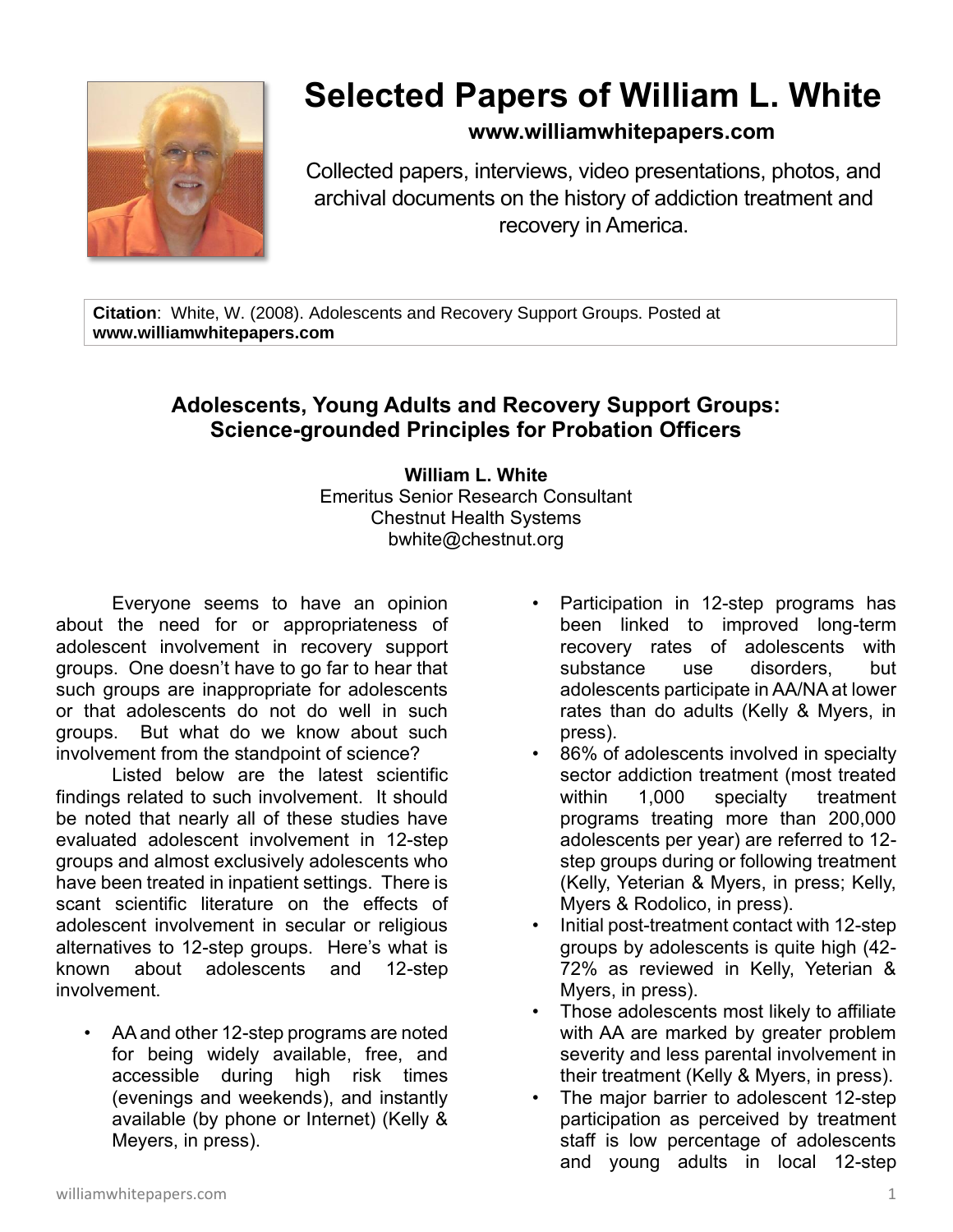meetings (Kelly, Yeterian & Myers, in press); other studies have found transportation to be a major barrier (Kelly & Myers, in press).

- 2% of AA members are age 21 or younger, and 2% of NA members are under age 20 (Alcoholics Anonymous 2005 membership Survey; NA World Services, 2002).
- The age discrepancy produces a lower level of identification due to older members having more severe substance use histories and consequences than those reported by adolescents (Stewart & Brown, 1995).
- Many adolescents do not participate in AA/NA at recommended levels following treatment and many drop out of participation (Kelly, Myers & Brown, 2000; Kelly, Myers & Brown, 2002).
- AA/NA participation rates are higher when adolescents are in professional helping relationships that strongly encourage such participation (Kelly & Myers, in press).
- There are no scientific studies suggesting the best recovery support group (AA versus NA) for polydruginvolved adolescents (Kelly & Myers, in press).
- Adolescents participating in 12-step meetings with members closer to their own age attend more meetings, are involved in more active step work, and have better long-term recovery outcomes (Kelley, Myers & Brown, 2005).
- Adolescents respond more to the general group support dimension of 12-step groups than to spiritual aspects of the program or active step work (Kelly, Myers & Rodolico, 2008).
- Reasons for discontinuation of participation in 12-step meetings include boredom, lack of it, low perceived need to attend, and low motivation for abstinence (Kelly, Myers & Rodolico, 2008).
- In contrast to popular speculation, adolescents dropping out of 12-step programs do not report the programs spiritual/religious emphasis to be a major

factor in their disengagement (Kelly, Myers & Rodolico, in press)

There has been no study of adolescents' perception of their personal safety related to participation in 12-step meetings and related social activities (Kelly, Yeterian & Myers, in press).

#### **Implications and Action Steps for Professional Helpers**

- 1. Identify those recovery support meetings in your area that have the highest representation of adolescents and young adults.
- 2. Identify those youth most appropriate for referral to recovery mutual aid groups.
- 3. Explain to each young person and their parents the importance of recovery mutual aid participation.
- 4. Assertively link adolescents to those recovery support meetings that have the highest percentages of younger members.
	- a. --Link to a person and a particular meeting.
	- b. --Provide orientation of what happens at the meetings (rituals and etiquette and what is expected of them).
	- c. --Debrief early meeting experiences.
- 5. Link the individual to recovery support meetings early in the process, e.g., concurrent with treatment referral or as an alternative to such referral.
- 6. Try to saturate recovery support during the first 90 days of recovery initiation.
- 7. When necessary, provide assistance in arranging transportation to and from recovery support meetings.
- 8. Recruit adolescents and young adults that can serve as guides or temporary sponsors for young probationers.
- 9. Strongly encourage ongoing participation in recovery support groups and monitor the level of ongoing participation in such groups using the checklists provided elsewhere in this Toolkit.
- 10.Re-link to treatment in response to evidence of disengagement or relapse.
- 11.Monitor any safety concerns related to mutual aid involvement, e.g., concerns related to safety getting to and from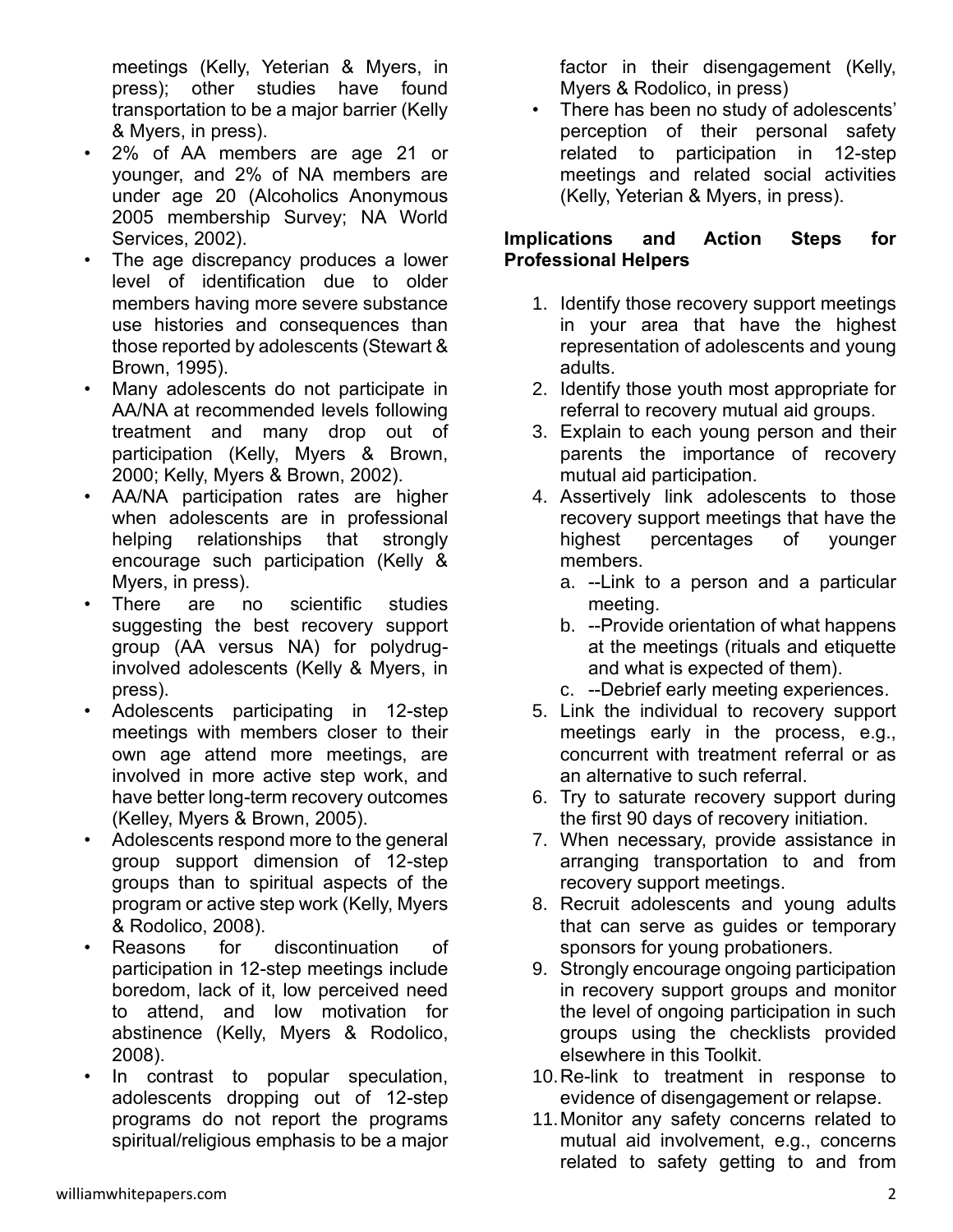meetings, potential sexual exploitation by older members, or negative influence of other members.

12.Assertively link parents to Al-Anon, Families Anonymous or Nar-Anon.

#### **References & Recommended Reading**

- Alcoholics Anonymous (2005). *2004 Membership survey: A Snapshot of A.A. Membership*. New York, NY: Alcoholics Anonymous World Services.
- Brown, S.A. (1993). Recovery patterns in adolescent substance abuse. In J. S. Baer, G.A. Marlatt, & R.J. McMahon (Eds.), *Addictive behaviors across the life span: Prevention, treatment, and policy issues* (pp. 161-183). Newbury Park, CA: Sage.
- Brown, S.A., & Ramo, D.E. (2006). Clinical course of youth following treatment for alcohol and drug problems. In H.A. Liddle, & C.L. Rowe (Eds.), *Adolescent substance abuse: Research and clinical advances* (pp. 79- 103). Cambridge, NY: Cambridge University Press.
- Brown, S.A., Tapert, S.F., Tate, S.R., & Abrantes, A.M. (2000). The role of alcohol in adolescent relapse and outcome. *Journal of Psychoactive Drugs*, *32*, 107-115.
- Brown, S.A., Vik, P.W., & Creamer, V.A. (1989). Characteristics of relapse following adolescent substance abuse treatment. *Addictive Behaviors*, *14*, 291-200.
- Godley, S.H., Dennis, M.L., Godley, M.D., & Funk, R.R. (1999). Thirty-month relapse trajectory cluster groups among adolescent discharged from out-patient treatment. *Addiction*, *99*(Suppl 2), 129- 139.

Kelly, J.F., & Myers, M.G. (1997). Adolescent treatment outcome in relation to 12-step group attendance.

- Kelly, J.F. & Myers, M.G. (in press). Adolescents' participation in Alcoholics Anonymous and Narcotics Anonymous: Review, implications, and future directions. *Journal of Psychoactive Drugs*.
- Kelly, J.F., Myers, M.G., & Brown, S.A. (2000). A multivariate process model of adolescent 12-step attendance and substance use outcome following inpatient treatment. *Psychology of Addictive Behaviors*, *14*, 376-389.
- Kelly, J.F., Myers, M.G., & Brown, S.A. (2002). Do adolescents affiliate with 12 step groups? A multivariate process model of effects. *Journal of Studies on Alcohol, 63*, 293-304.
- Kelly, J.F., Myers, M.G., & Brown, S.A. (2005). The effects of age composition of 12-step groups on adolescent 12-step participation and substance use outcome. *Journal of Child and Adolescent Substance Abuse, 15*, 63- 72.
- Kelly, J.F., Myers, M.G. & Rodolico, J. (2008). What do adolescents exposed to Alcoholics Anonymous think about 12-step groups? *Substance Abuse*, 29(2), 53-72.
- Kelly, J.F., Yeterian, J., & Myers, M.G. (in press). Treatment staff referrals, participation expectations, and perceived benefits and barriers to adolescent involvement in 12-step groups. *Alcoholism Treatment Quarterly*, 26(4).
- Passetti, L & White, W. (in press). Recovery meetings for youths. *Journal of Groups in Addiction and Recovery.*  Published simultaneously as: Passetti, L.L., & White, W.L. (in press). Recovery support meetings for youths: